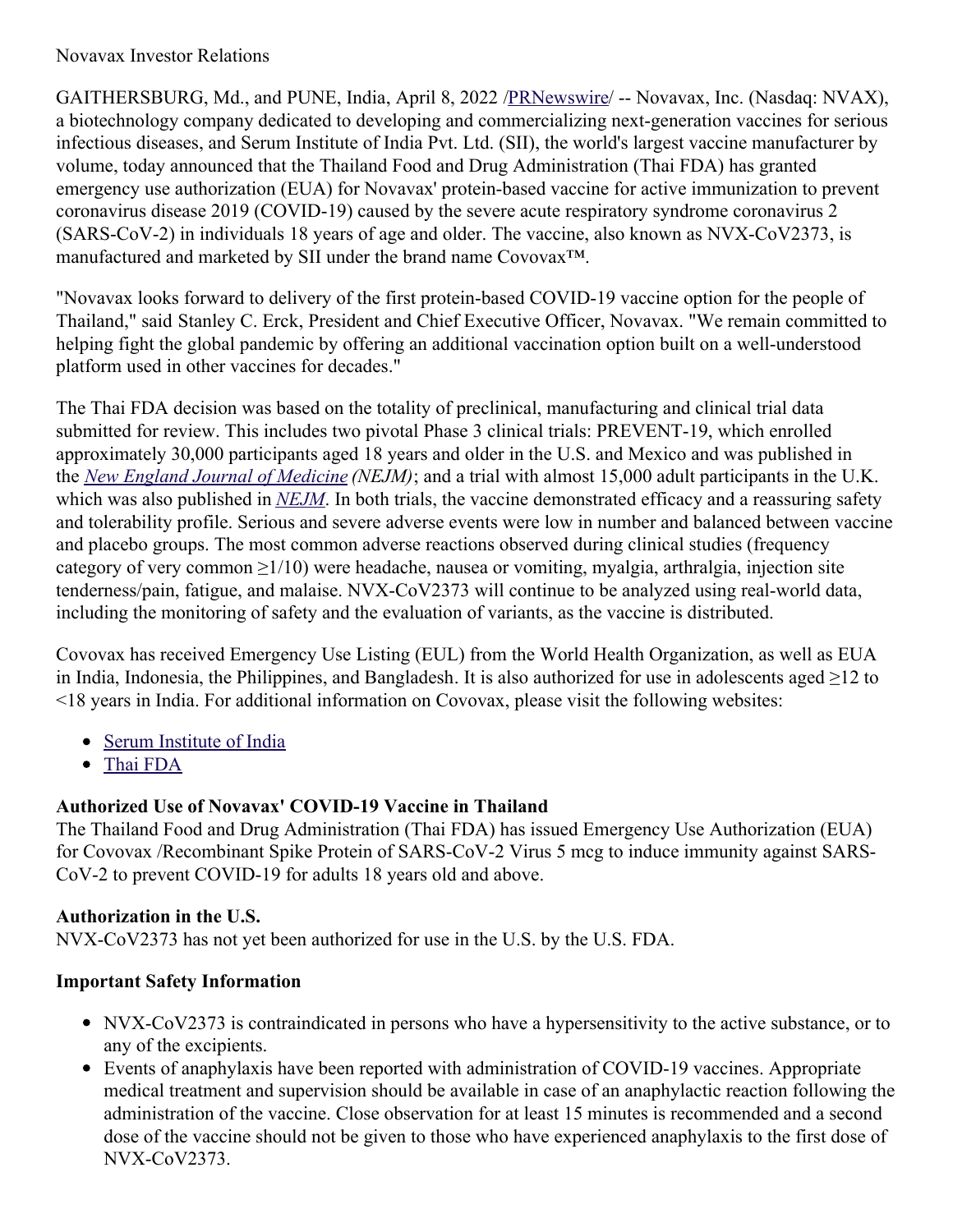- Anxiety-related reactions, including vasovagal reactions (syncope), hyperventilation, or stress-related reactions may occur in association with vaccination as a psychogenic response to the needle injection. It is important that precautions are in place to avoid injury from fainting.
- Vaccination should be postponed in individuals suffering from an acute severe febrile illness or acute infection. The presence of a minor infection and/or low-grade fever should not delay vaccination.
- NVX-CoV2373 should be given with caution in individuals receiving anticoagulant therapy or those with thrombocytopenia or any coagulation disorder (such as haemophilia) because bleeding or bruising may occur following an intramuscular administration in these individuals.
- The efficacy of NVX-CoV2373 may be lower in immunosuppressed individuals.
- Administration of NVX-CoV2373 in pregnancy should only be considered when the potential benefits  $\bullet$ outweigh any potential risks for the mother and foetus.
- The effects with NVX-CoV2373 may temporarily affect the ability to drive or use machines.
- Individuals may not be fully protected until 7 days after their second dose. As with all vaccines, vaccination with NVX-CoV2373 may not protect all vaccine recipients.
- The most common adverse reactions observed during clinical studies were headache, nausea or vomiting, myalgia, arthralgia, injection site tenderness/pain, fatigue, and malaise.

# **About NVX-CoV2373**

NVX-CoV2373 is a protein-based vaccine engineered from the genetic sequence of the first strain of SARS-CoV-2, the virus that causes COVID-19 disease. NVX-CoV2373 was created using Novavax' recombinant nanoparticle technology to generate antigen derived from the coronavirus spike (S) protein and is formulated with Novavax' patented saponin-based Matrix-M™ adjuvant to enhance the immune response and stimulate high levels of neutralizing antibodies. NVX-CoV2373 contains purified protein antigen and can neither replicate, nor can it cause COVID-19.

Novavax' COVID-19 vaccine is packaged as a ready-to-use liquid formulation in a vial containing ten doses. The vaccination regimen calls for two 0.5 ml doses (5 mcg antigen and 50 mcg Matrix-M adjuvant) given intramuscularly 21 days apart. The vaccine is stored at 2°- 8° Celsius, enabling the use of existing vaccine supply and cold chain channels. Use of the vaccine should be in accordance with official recommendations.

Novavax has established partnerships for the manufacture, commercialization and distribution of NVX-CoV2373 worldwide. Existing authorizations leverage Novavax' manufacturing partnership with Serum Institute of India (SII), the world's largest vaccine manufacturer by volume. They will later be supplemented with data from additional manufacturing sites throughout Novavax' global supply chain.

# **About the NVX-CoV2373 Phase 3 trials**

NVX-CoV2373 is being evaluated in two pivotal Phase 3 trials.

PREVENT-19, a trial in the U.S. and Mexico that enrolled almost 30,000 participants aged 18 years and older, achieved 90.4% efficacy overall. It was designed as a 2:1 randomized, placebo-controlled, observerblinded study to evaluate the efficacy, safety and immunogenicity of NVX-CoV2373. The primary endpoint for PREVENT-19 was the first occurrence of PCR-confirmed symptomatic (mild, moderate or severe) COVID-19 with onset at least 7 days after the second dose in serologically negative (to SARS-CoV-2) adult participants at baseline. The statistical success criterion included a lower bound of 95% CI >30%. A secondary endpoint was the prevention of PCR-confirmed, symptomatic moderate or severe COVID-19. Both endpoints were assessed at least seven days after the second study vaccination in volunteers who had not been previously infected with SARS-CoV-2. It was generally well-tolerated and elicited a robust antibody response after the second dose in both studies. Full results of the trial were [published](https://c212.net/c/link/?t=0&l=en&o=3498964-1&h=396751169&u=https%3A%2F%2Fc212.net%2Fc%2Flink%2F%3Ft%3D0%26l%3Den%26o%3D3440781-1%26h%3D467849857%26u%3Dhttps%253A%252F%252Fwww.nejm.org%252Fdoi%252Ffull%252F10.1056%252FNEJMoa2116185%253Fquery%253Dfeatured_home%26a%3DNew%2BEngland%2BJournal%2Bof%2BMedicine&a=New+England+Journal+of+Medicine) in the *New England Journal of Medicine (NEJM).*

A trial conducted in the U.K. with 14,039 participants aged 18 years and older was designed as a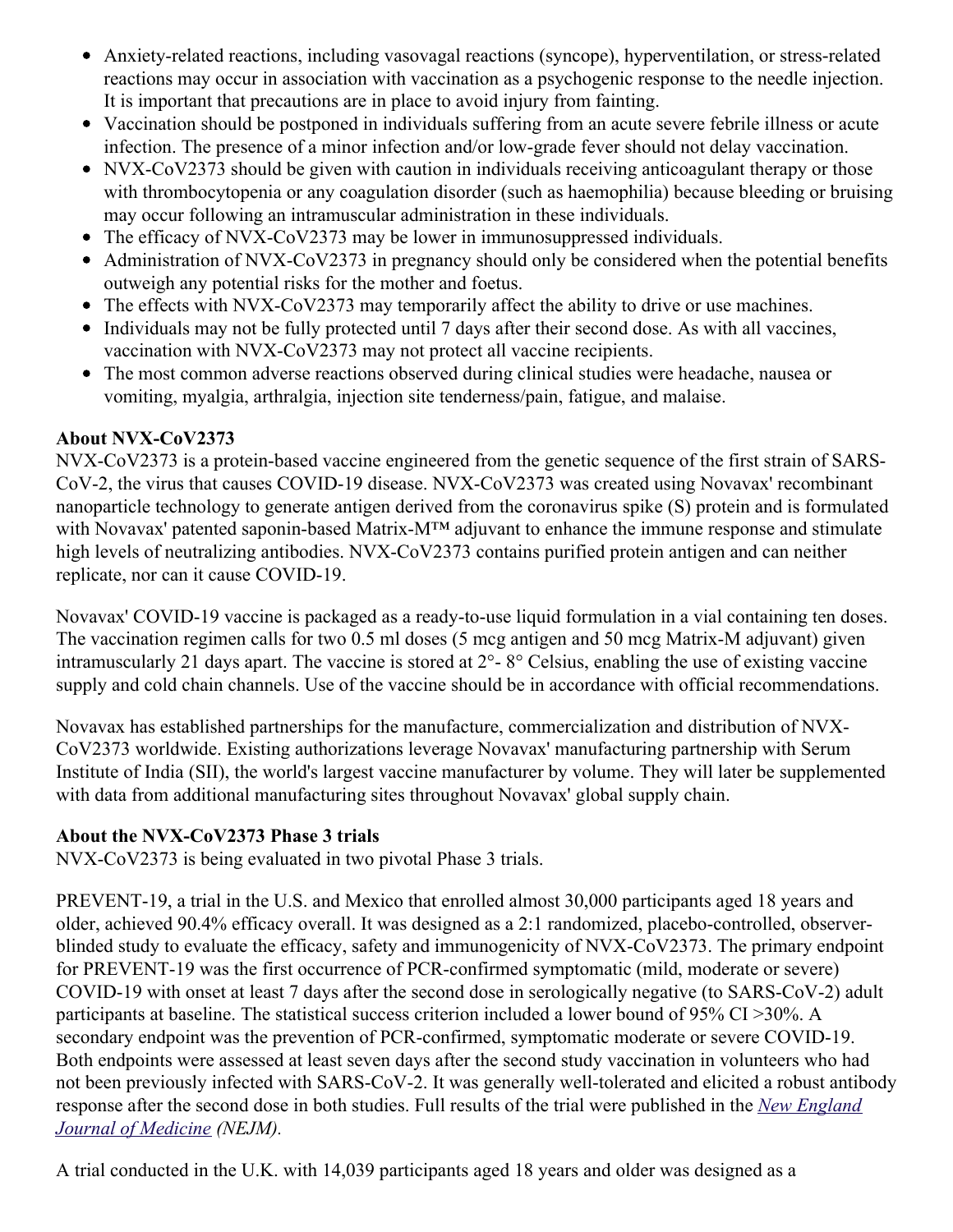randomized, placebo-controlled, observer-blinded study and achieved overall efficacy of 89.7%. The primary endpoint was based on the first occurrence of PCR-confirmed symptomatic (mild, moderate or severe) COVID-19 with onset at least 7 days after the second study vaccination in serologically negative (to SARS-CoV-2) adult participants at baseline. Full results of the trial were published in *[NEJM](https://c212.net/c/link/?t=0&l=en&o=3498964-1&h=4096744478&u=https%3A%2F%2Fc212.net%2Fc%2Flink%2F%3Ft%3D0%26l%3Den%26o%3D3440781-1%26h%3D3617137863%26u%3Dhttps%253A%252F%252Fwww.nejm.org%252Fdoi%252Ffull%252F10.1056%252FNEJMoa2107659%26a%3DNEJM&a=NEJM)*.

### **About Matrix-M™ Adjuvant**

Novavax' patented saponin-based Matrix-M™ adjuvant has demonstrated a potent and well-tolerated effect by stimulating the entry of antigen-presenting cells into the injection site and enhancing antigen presentation in local lymph nodes, boosting immune response.

## **About Novavax**

Novavax, Inc. (Nasdaq: NVAX) is a biotechnology company that promotes improved health globally through the discovery, development and commercialization of innovative vaccines to prevent serious infectious diseases. The company's proprietary recombinant technology platform harnesses the power and speed of genetic engineering to efficiently produce highly immunogenic nanoparticles designed to address urgent global health needs. NVX-CoV2373, the company's COVID-19 vaccine, has received conditional authorization from multiple regulatory authorities globally, including the European Commission and the World Health Organization. The vaccine is also under review by multiple regulatory agencies worldwide. In addition to its COVID-19 vaccine, Novavax is also currently evaluating a COVID-seasonal influenza combination vaccine in a Phase 1/2 clinical trial, which combines NVX-CoV2373 and NanoFlu, its quadrivalent influenza investigational vaccine candidate. These vaccine candidates incorporate Novavax' proprietary saponin-based Matrix-M™ adjuvant to enhance the immune response and stimulate high levels of neutralizing antibodies.

For more information, visit [www.novavax.com](https://c212.net/c/link/?t=0&l=en&o=3498964-1&h=2928630113&u=http%3A%2F%2Fwww.novavax.com%2F&a=www.novavax.com) and connect with us on [Twitter](https://c212.net/c/link/?t=0&l=en&o=3498964-1&h=1607791526&u=https%3A%2F%2Fc212.net%2Fc%2Flink%2F%3Ft%3D0%26l%3Den%26o%3D3399869-1%26h%3D2040794221%26u%3Dhttps%253A%252F%252Fc212.net%252Fc%252Flink%252F%253Ft%253D0%2526l%253Den%2526o%253D3260461-1%2526h%253D1316526774%2526u%253Dhttps%25253A%25252F%25252Fc212.net%25252Fc%25252Flink%25252F%25253Ft%25253D0%252526l%25253Den%252526o%25253D3158017-1%252526h%25253D500821283%252526u%25253Dhttps%2525253A%2525252F%2525252Ftwitter.com%2525252FNovavax%252526a%25253DTwitter%2526a%253DTwitter%26a%3DTwitter&a=Twitter), [LinkedIn](https://c212.net/c/link/?t=0&l=en&o=3498964-1&h=2445286233&u=https%3A%2F%2Fc212.net%2Fc%2Flink%2F%3Ft%3D0%26l%3Den%26o%3D3399869-1%26h%3D27315898%26u%3Dhttps%253A%252F%252Fc212.net%252Fc%252Flink%252F%253Ft%253D0%2526l%253Den%2526o%253D3260461-1%2526h%253D1508558197%2526u%253Dhttps%25253A%25252F%25252Fc212.net%25252Fc%25252Flink%25252F%25253Ft%25253D0%252526l%25253Den%252526o%25253D3158017-1%252526h%25253D3702938248%252526u%25253Dhttps%2525253A%2525252F%2525252Fwww.linkedin.com%2525252Fcompany%2525252Fnovavax%2525252F%252526a%25253DLinkedIn%2526a%253DLinkedIn%26a%3DLinkedIn&a=LinkedIn), [Instagram](https://c212.net/c/link/?t=0&l=en&o=3498964-1&h=3245433898&u=https%3A%2F%2Fc212.net%2Fc%2Flink%2F%3Ft%3D0%26l%3Den%26o%3D3399869-1%26h%3D2634683834%26u%3Dhttps%253A%252F%252Fc212.net%252Fc%252Flink%252F%253Ft%253D0%2526l%253Den%2526o%253D3367039-1%2526h%253D3348182013%2526u%253Dhttps%25253A%25252F%25252Fwww.instagram.com%25252Fnovavax%25252F%2526a%253DInstagram%26a%3DInstagram&a=Instagram) and [Facebook](https://c212.net/c/link/?t=0&l=en&o=3498964-1&h=3618191003&u=https%3A%2F%2Fc212.net%2Fc%2Flink%2F%3Ft%3D0%26l%3Den%26o%3D3399869-1%26h%3D1555903536%26u%3Dhttps%253A%252F%252Fwww.facebook.com%252FNovavax%252F%26a%3DFacebook&a=Facebook).

## **About Serum Institute of India Pvt. Ltd.**

Driven by the philanthropic philosophy of affordable vaccines, Serum Institute of India Pvt, Ltd. is the world's largest vaccine manufacturer by number of doses produced and sold globally (more than 1.5 billion doses), supplying the world's least expensive and WHO-accredited vaccines to as many as 170 countries. It was founded in 1966 with the aim of manufacturing lifesaving immunobiological drugs including vaccines worldwide. With a strong commitment towards global health, the institute's objective has been proliferated by bringing down the prices of newer vaccines such as such as Diphtheria, Tetanus, Pertussis, Hib, BCG, r-Hepatitis B, Measles, Mumps and Rubella vaccines. SII is credited with bringing world-class technology to India, through its state-of-the-art equipped multifunctional production facility in Manjari, Pune; association with Zipline and government agencies to transform emergency medicine and critical care along with spearheading the race of vaccine development against the COVID-19 pandemic.

#### **Forward-Looking Statements**

Statements herein relating to the future of Novavax, its operating plans and prospects, its partnerships, the timing of clinical trial results, the ongoing development of NVX-CoV2373, its COVID-seasonal influenza investigational vaccine candidate, the scope, timing and outcome of future regulatory filings and actions, including Novavax' plans to supplement existing authorizations with data from the additional manufacturing sites in Novavax' global supply chain, the potential impact and reach of Novavax and NVX-CoV2373 in addressing vaccine access, controlling the pandemic and protecting populations, the efficacy, safety and intended utilization of NVX-CoV2373, and expected delivery of NVX-CoV2373 are forward-looking statements. Novavax cautions that these forward-looking statements are subject to numerous risks and uncertainties that could cause actual results to differ materially from those expressed or implied by such statements. These risks and uncertainties include, without limitation, challenges satisfying, alone or together with partners, various safety, efficacy, and product characterization requirements, including those related to